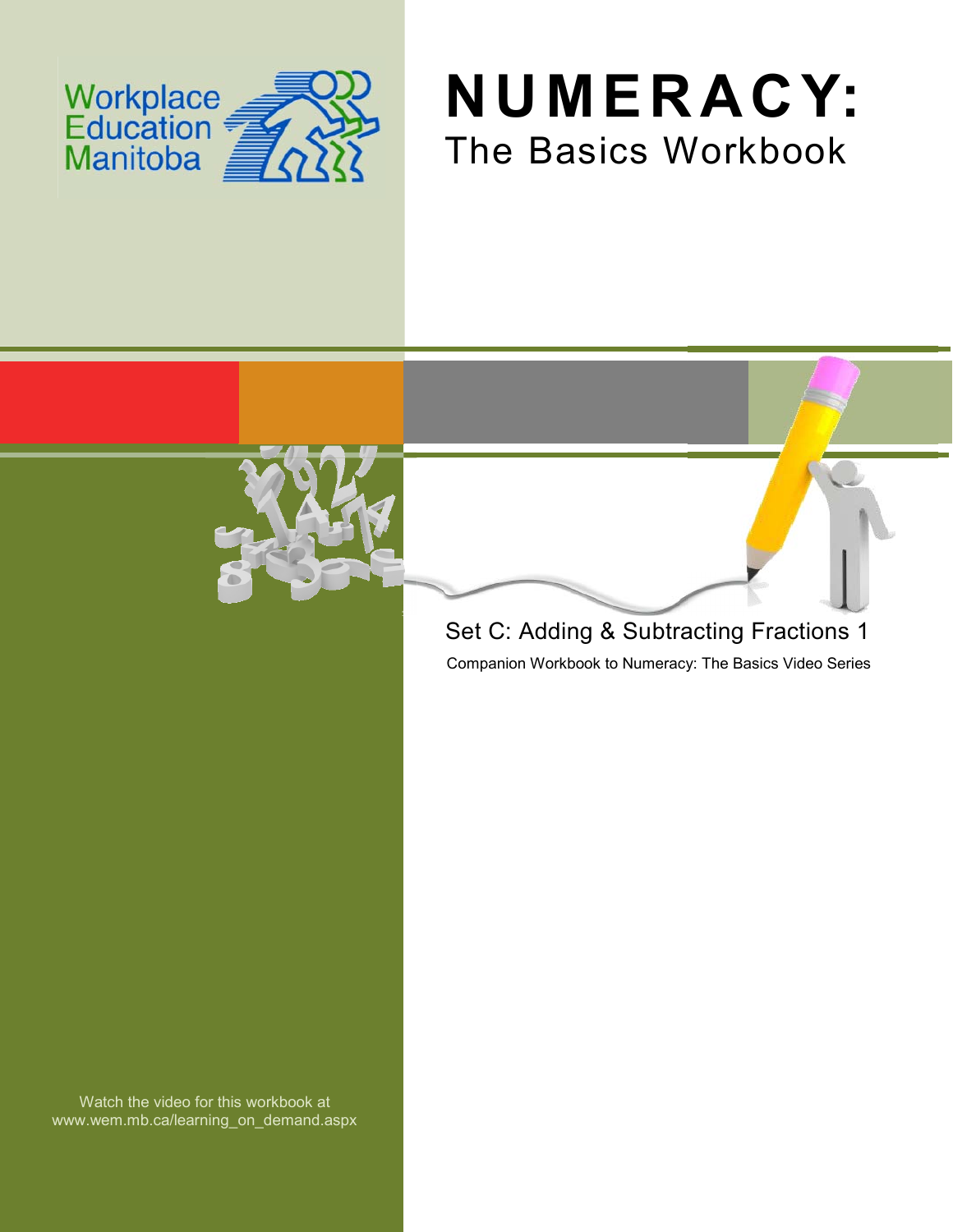SLN ACKNOWLEDGMENTS  $\overline{\mathbf{u}}$  $\mathsf{z}$  $\overline{\mathbf{C}}$  $\Box$ ш CKNOWL

Workplace Education Manitoba would like to express appreciation to the following for supporting the development of this curriculum:

> The Government of Canada Human Resource Skills Development Canada (HRSDC)

> > and

The Manitoba Government Industry Workforce Development (IWD), Entrepreneurship, Training and Trade (ETT)

Workplace Education Manitoba would also like to thank the individuals from across Manitoba who provided consultation, content, and feedback.

> For more information, visit [www.wem.mb.ca](http://www.wem.mb.ca/) or contact the Project Coordinator Lindsay Laidlaw at [info@wem.mb.ca](mailto:info@wem.mb.ca)

Workplace Education Manitoba 1000 Waverley Street Winnipeg, MB, R3T 0P3

©Workplace Education Manitoba, 2012

All rights reserved; no part of this publication may be reproduced, stored in a retrieval system, or transmitted in any form by any means, electronic, mechanical, photocopying, recording, or otherwise without

prior written permission of the Publishers. This manual may not be lent, resold, hired out or otherwise disposed by way of trade in any form of binding or cover than that which it is published, without the prior consent of the Publishers.

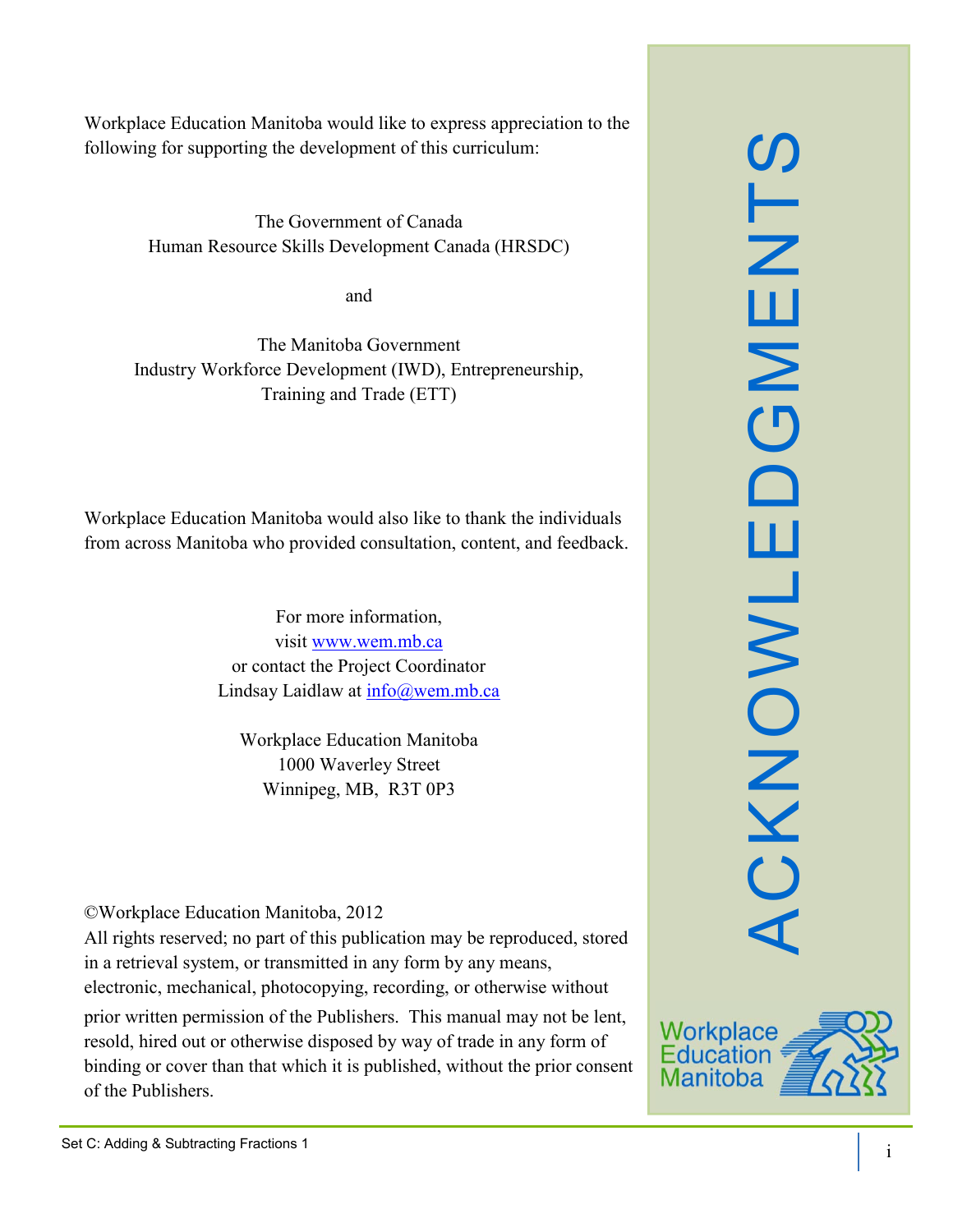

### **INTRODUCTION**

### **What is Numeracy: The Basics Workbook?**

This workbook is intended to accompany Workplace Education Manitoba's (WEM) Numeracy: The Basics Video Series, a set of 50 videos that explain essential numeracy concepts.

The refresher videos cover 25 critical numeracy topics, each broken into concept and practice.

The video series and accompanying downloadable workbooks can be found on the WEM website at [http://www.wem.mb.ca/learning\\_on\\_demand.aspx](http://www.wem.mb.ca/learning_on_demand.aspx)

These Numeracy: The Basics workbooks provide an opportunity for additional skill-building practice.

### **Numeracy: The Basics topics are:**

- Order of Operations 1
- Order of Operations 2
- Adding & Subtracting Fractions 1
- Adding & Subtracting Fractions 2
- $\bullet$ Multiplying & Dividing Fractions
- $\bullet$  Mixed & Improper Fractions
- Operations with Mixed Fractions 1  $\bullet$
- Operations with Mixed Fractions 2
- Operations with Mixed Fractions 3
- $\bullet$ Adding & Subtracting Decimals
- Multiplying Decimals  $\bullet$
- Dividing Decimals  $\bullet$
- Order of Operations & Decimals  $\bullet$
- Decimals, Fractions & Percent 1  $\bullet$
- Decimals, Fractions & Percent 2  $\bullet$
- Imperial Conversions
- Metric Conversions
- Metric and Imperial Conversions
- Geometry 1 Perimeter  $\bullet$
- Geometry 2 Area  $\bullet$
- Geometry 3- Volume
- Solving Equations 1
- $\bullet$ Solving Equations 2
- Ratio & Proportion  $\bullet$
- Averages  $\bullet$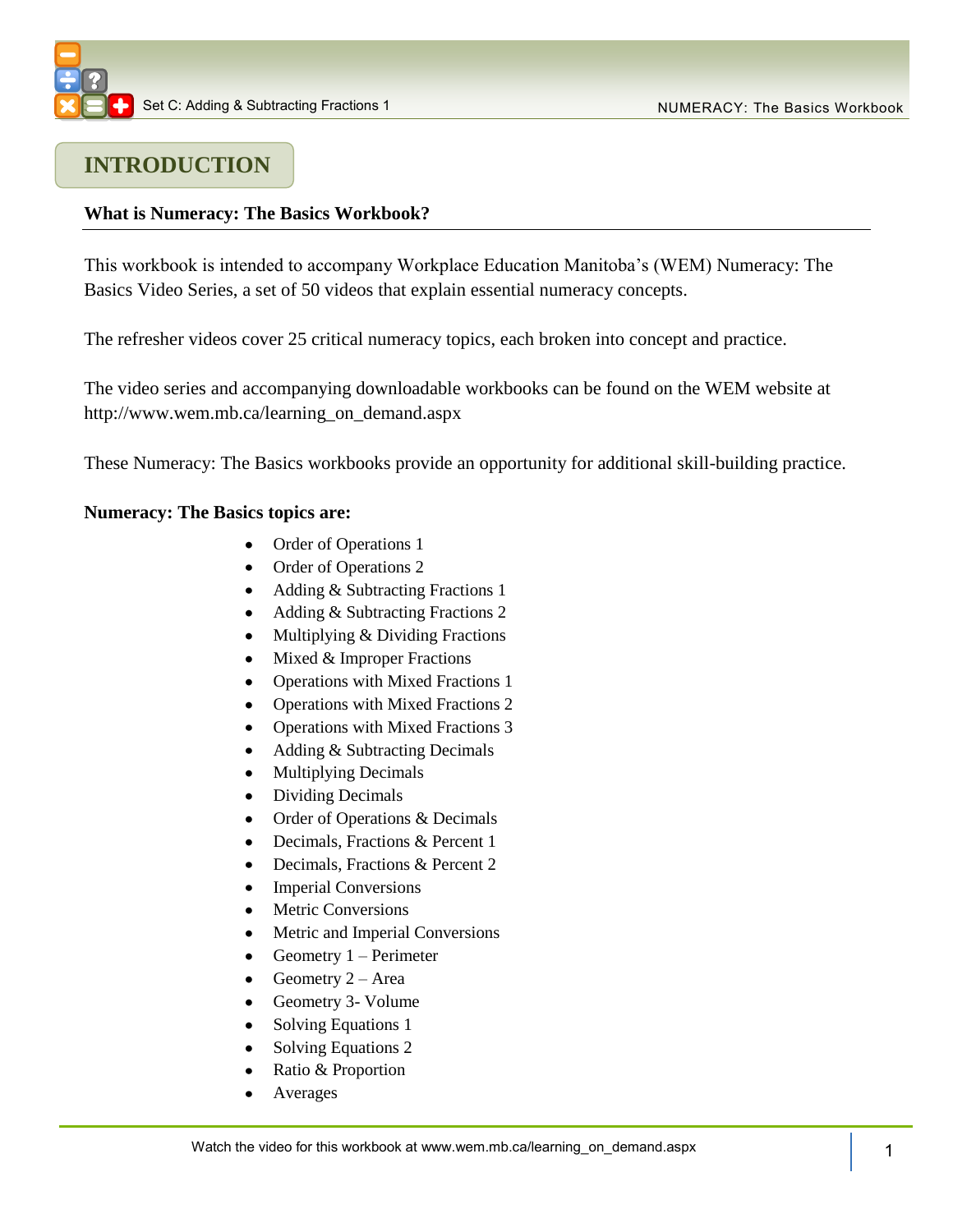## **ADDING & SUBTRACTING FRACTIONS 1**

This workbook contains five skill-building practice sections. Solutions can be found at the end of the workbook.

### **Practice Section A**

Calculate the following. Express your answer in lowest terms.

1. 1 1 4 4 = 2.  $\frac{7}{3} + \frac{3}{2}$ 8 8 = 3. 5 6 16 16  $=$   $\frac{1}{2}$   $\frac{1}{2}$   $\frac{1}{2}$   $\frac{1}{2}$   $\frac{1}{2}$   $\frac{1}{2}$   $\frac{1}{2}$   $\frac{1}{2}$   $\frac{1}{2}$   $\frac{1}{2}$   $\frac{1}{2}$   $\frac{1}{2}$   $\frac{1}{2}$   $\frac{1}{2}$   $\frac{1}{2}$   $\frac{1}{2}$   $\frac{1}{2}$   $\frac{1}{2}$   $\frac{1}{2}$   $\frac{1}{2}$   $\frac{1}{2}$   $\frac{1}{2$ 4. 1 1 2 2 = <u>\_\_\_\_\_\_\_\_\_</u>\_\_\_\_\_\_ 5. 13 5 16 16 = 6. 3 1 4 4 = 7. 3 1 8 8 = 8. 28 10 32 32 = <u>\_\_\_\_\_\_\_\_\_\_\_\_\_\_\_\_</u> 9. 5 2 8 8 = 10.  $\frac{17}{22} + \frac{3}{21}$ 32 32 =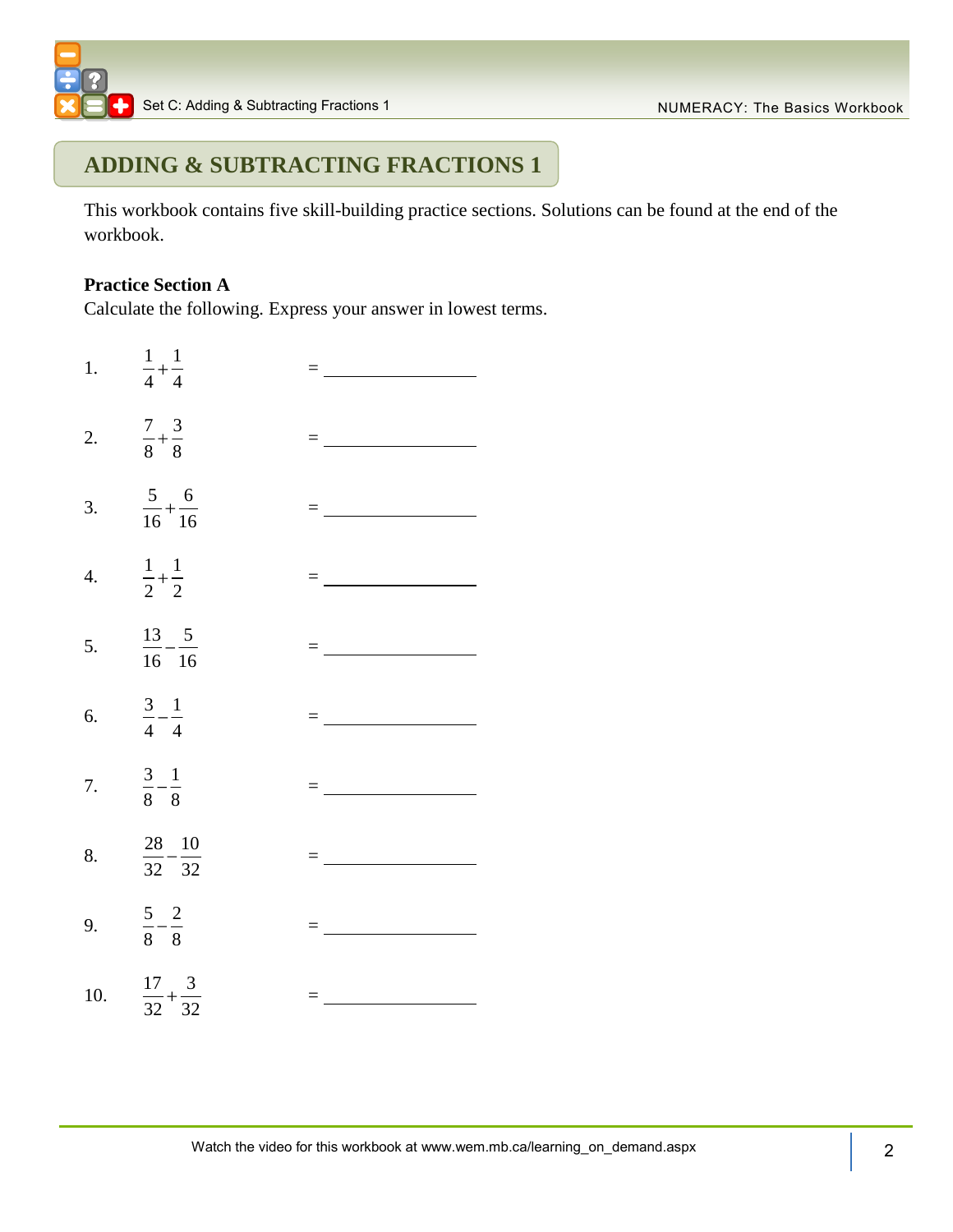

### **Practice Section B**

Calculate the following. Express your answer in lowest terms.

| 1. $\frac{1}{8} + \frac{3}{8} + \frac{5}{8}$      |                                                                                                                                                                                                                                                                                                                                                                                                              |
|---------------------------------------------------|--------------------------------------------------------------------------------------------------------------------------------------------------------------------------------------------------------------------------------------------------------------------------------------------------------------------------------------------------------------------------------------------------------------|
| 2. $rac{5}{16} + \frac{1}{16} + \frac{7}{16}$     |                                                                                                                                                                                                                                                                                                                                                                                                              |
| 3. $\frac{1}{4} + \frac{1}{4} + \frac{1}{4}$      |                                                                                                                                                                                                                                                                                                                                                                                                              |
| 4. $\frac{13}{16} - \frac{5}{16} + \frac{1}{16}$  | $= \underbrace{\qquad \qquad }_{\hspace{15pt} \hspace{15pt} \hspace{15pt} \hspace{15pt} \hspace{15pt} \hspace{15pt} \hspace{15pt} \hspace{15pt} \hspace{15pt} \hspace{15pt} \hspace{15pt} \hspace{15pt} \hspace{15pt} \hspace{15pt} \hspace{15pt} \hspace{15pt} \hspace{15pt} \hspace{15pt} \hspace{15pt} \hspace{15pt} \hspace{15pt} \hspace{15pt} \hspace{15pt} \hspace{15pt} \hspace{15pt} \hspace{15pt}$ |
| 5. $rac{5}{8} + \frac{3}{8} - \frac{1}{8}$        |                                                                                                                                                                                                                                                                                                                                                                                                              |
| 6. $\frac{7}{16} - \frac{6}{16} + \frac{1}{16}$   | = <u>__________________</u>                                                                                                                                                                                                                                                                                                                                                                                  |
| 7. $\frac{3}{4} - \frac{1}{4} + \frac{5}{4}$      | $=\underbrace{\qquad \qquad }_{\qquad \qquad }$                                                                                                                                                                                                                                                                                                                                                              |
| 8. $\frac{7}{8} - \frac{3}{8} - \frac{1}{8}$      |                                                                                                                                                                                                                                                                                                                                                                                                              |
| 9. $\frac{17}{32} + \frac{3}{32} - \frac{12}{32}$ | $=$ $\frac{1}{\sqrt{1-\frac{1}{2}}\left(1-\frac{1}{2}\right)}$                                                                                                                                                                                                                                                                                                                                               |
| 10. $\frac{7}{16} - \frac{3}{16} + \frac{1}{16}$  |                                                                                                                                                                                                                                                                                                                                                                                                              |
| 11. $\frac{22}{32} - \frac{5}{32} - \frac{7}{32}$ |                                                                                                                                                                                                                                                                                                                                                                                                              |
| 12. $\frac{3}{4} - \frac{2}{4} + \frac{1}{4}$     | $= \underbrace{\qquad \qquad }_{\qquad \qquad \qquad \qquad }=\underbrace{\qquad \qquad }_{\qquad \qquad \qquad }=\underbrace{\qquad \qquad }_{\qquad \qquad \qquad }$                                                                                                                                                                                                                                       |
| 13. $\frac{7}{8} + \frac{8}{8} - \frac{1}{8}$     |                                                                                                                                                                                                                                                                                                                                                                                                              |

Watch the video for this workbook at www.wem.mb.ca 3 /learning\_on\_demand.aspx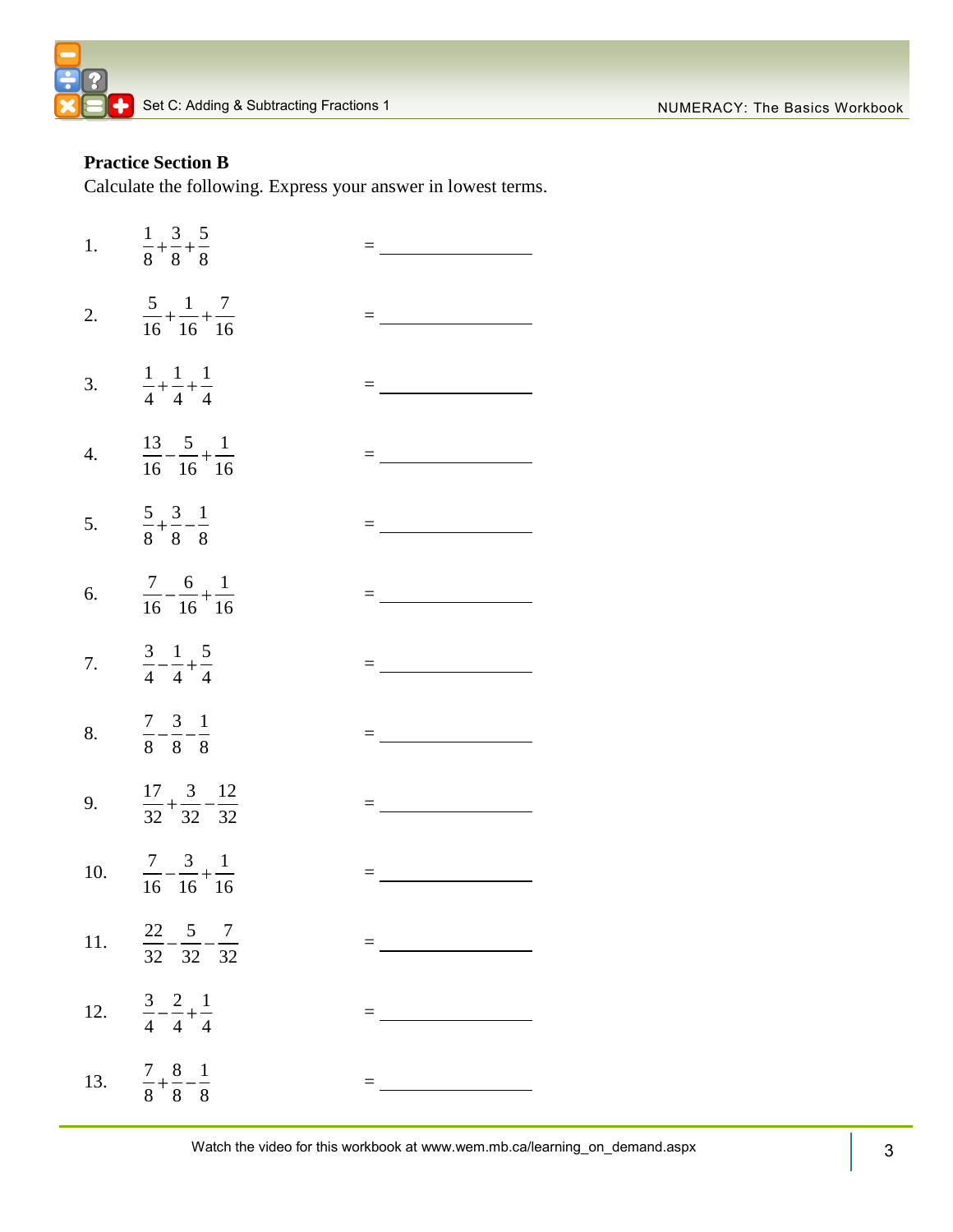| 14. $\frac{11}{16} + \frac{1}{16} - \frac{7}{16}$                                    |                   |
|--------------------------------------------------------------------------------------|-------------------|
| 15. $\frac{29}{32} - \frac{5}{32} - \frac{13}{32}$                                   |                   |
| 16. $\frac{15}{2} - \frac{5}{2} - \frac{7}{2} + \frac{3}{2}$                         | $=$ $\frac{1}{2}$ |
| 17. $\frac{13}{16} - \left(\frac{5}{16} + \frac{3}{16}\right)$                       |                   |
| 18. $rac{5}{8} - \left(\frac{3}{8} - \frac{4}{8}\right)$                             |                   |
| 19. $rac{3}{4} - \left(\frac{1}{4} - \frac{2}{4}\right) + \frac{3}{4}$               |                   |
| 20. $rac{7}{8} + \frac{3}{8} - \left(\frac{1}{8} - \frac{5}{8}\right) - \frac{1}{8}$ |                   |

### **Practice Section C**

Calculate the following. Express your answer in lowest terms.

1. 7 1 5 3 8 8 8 8  $=$ 2.  $7 \quad 3 \quad 1 \quad 5 \quad 9 \quad 1$  $\frac{1}{16} - \frac{1}{16} + \frac{1}{16} - \frac{1}{16} + \frac{1}{16} + \frac{1}{16}$  $=$ 3. 22 4 17 15  $\frac{1}{32} - \frac{1}{32} - \frac{1}{32} + \frac{1}{32}$ = 4.  $\frac{29}{13} - \left(\frac{13}{13}\right) - \left(\frac{3}{13}\right) + \frac{3}{13} + \frac{11}{13}$  $\frac{29}{32} - \left(\frac{13}{32} - \frac{5}{32}\right) - \left(\frac{3}{32} + \frac{3}{32} + \frac{1}{32}\right)$ =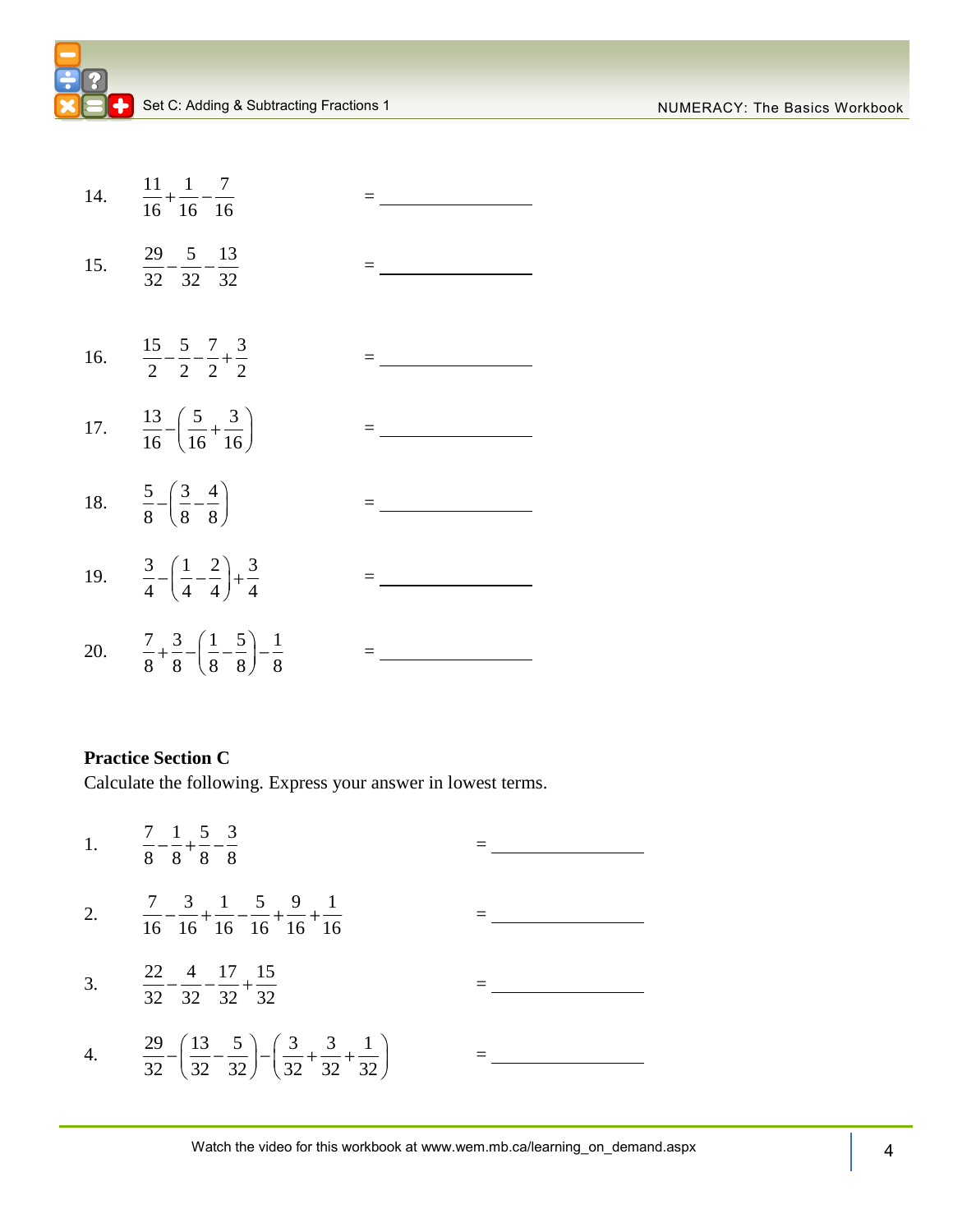Set C: Adding & Subtracting Fractions 1 NUMERACY: The Basics Workbook

5. 
$$
\frac{13}{16} - \left(\frac{5}{16} + \frac{3}{16}\right) - \left(\frac{7}{16} - \frac{3}{16} + \frac{1}{16}\right) - \frac{13}{16} + \left(\frac{15}{16} - \frac{1}{16}\right) = \underline{\qquad}
$$

### **Practice Section D**

In this section, solutions for the practice questions contain commonly-made errors. For each question, circle the error(s) and give a correct solution.

1.

$$
\frac{22}{32} - \left(\frac{5}{32} - \frac{17}{32}\right) + \frac{15}{32}
$$
\n
$$
= \frac{22}{32} - \left(-\frac{12}{32}\right) + \frac{15}{32}
$$
\n
$$
= \frac{22}{32} - \frac{12}{32} + \frac{15}{32}
$$
\n
$$
= \frac{10}{32} + \frac{15}{32}
$$
\n
$$
= \frac{25}{32}
$$

2. Two really keen math students are having an argument about fractions. Joyce says that 'the numerator of a fraction must be smaller than the denominator of the fraction.' Jackson says that the numerator can be any number. Who is correct? Explain your reasoning.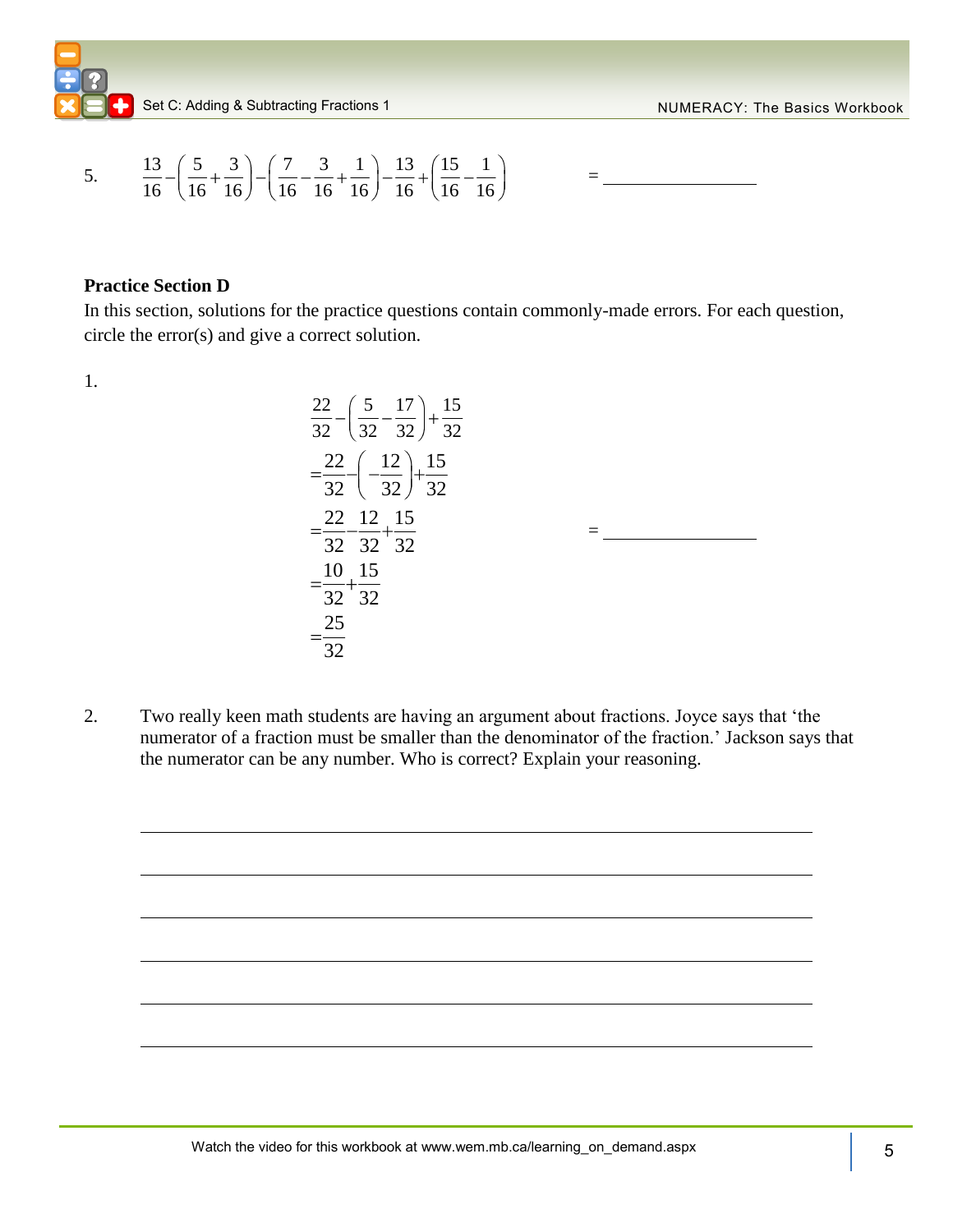

### **Practice Section E**

Challenge Question. If you can do this one, then you get an  $A^+$ .  $\odot$ 

Calculate the answer to each of the questions below by following the 'rules' of fractions. Give your answer in lowest terms.

| answer in lowest terms.                                                                                                                                                                                                                                              |  |  |
|----------------------------------------------------------------------------------------------------------------------------------------------------------------------------------------------------------------------------------------------------------------------|--|--|
| $\left[\frac{13}{16} + \left(\frac{5}{16} + \frac{3}{16}\right)\right] + \left(\frac{7}{16} - \frac{3}{16} + \frac{1}{16}\right) - \left[\frac{13}{16} - \left(\frac{1}{16} + \frac{7}{16}\right)\right] + \frac{13}{16} - \left(\frac{5}{16} + \frac{3}{16}\right)$ |  |  |

 $=$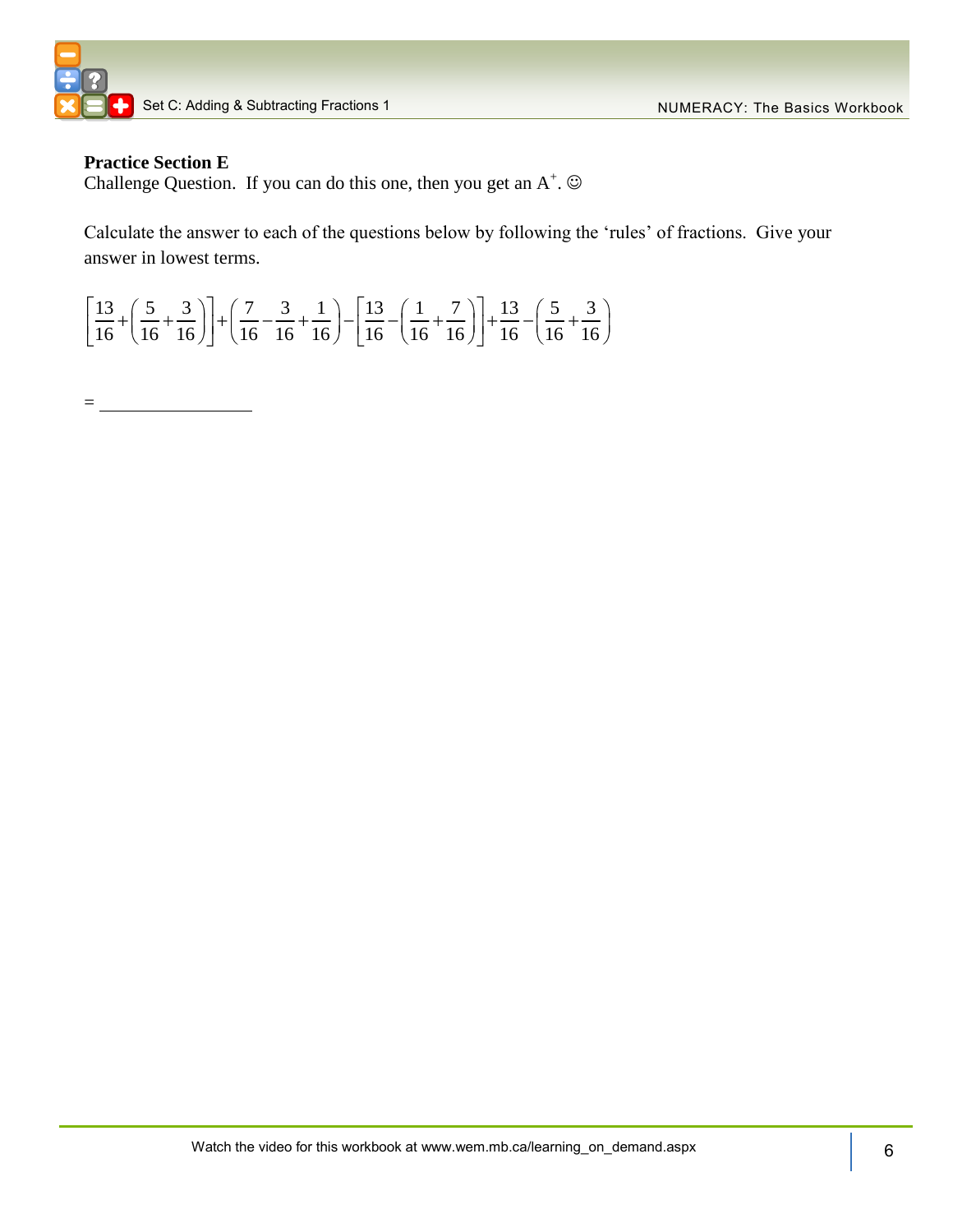NUMERACY: The Basics Workbook

# SOLUTIONS

# Set C

Adding & Subtracting Fractions 1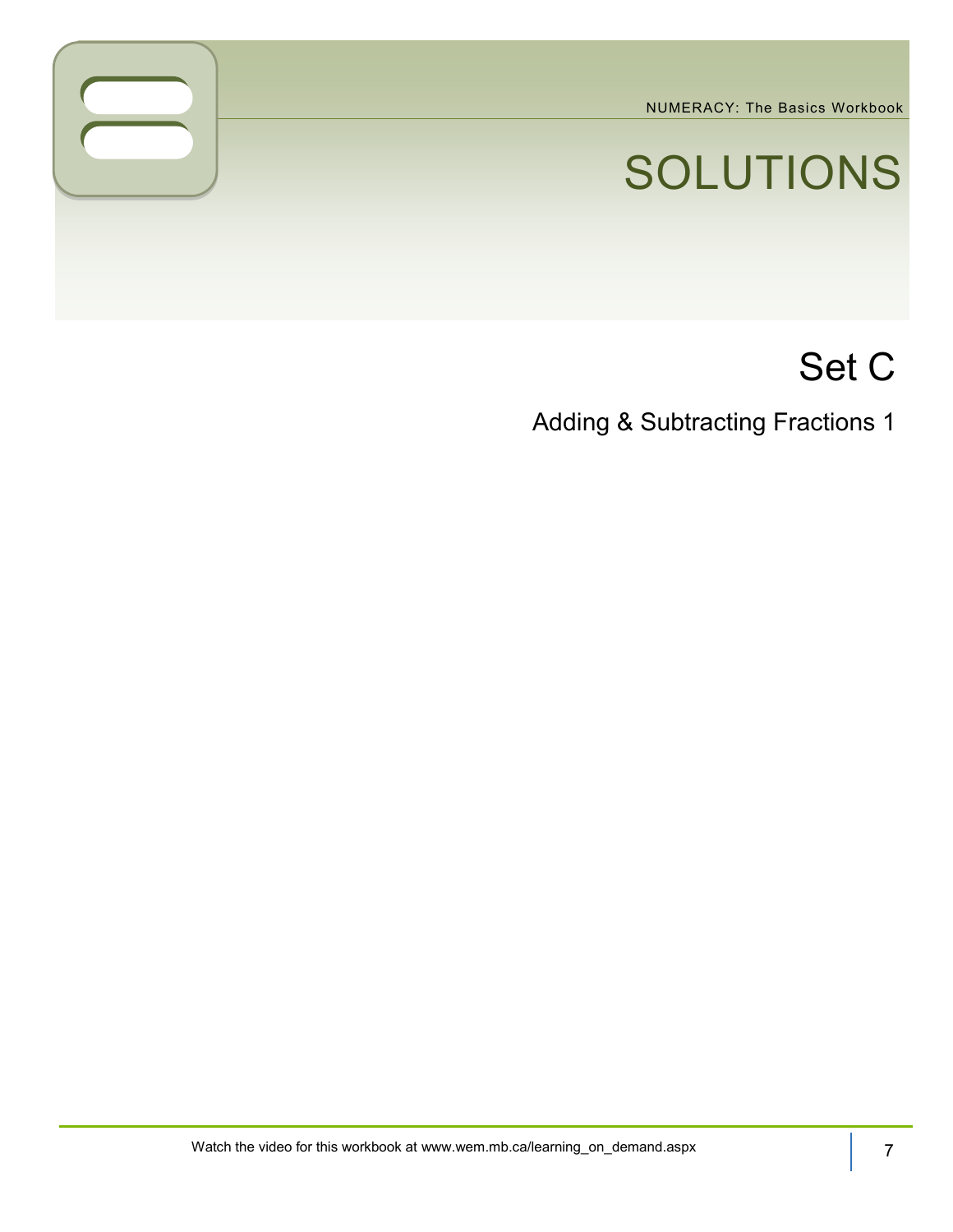# **ADDING & SUBTRACTING FRACTIONS 1**

### **Practice Section A**

| 1.                 | Solution:                                                       | 5. | Solution:                                                           |
|--------------------|-----------------------------------------------------------------|----|---------------------------------------------------------------------|
|                    | $\frac{1}{4} + \frac{1}{4}$<br>$=\frac{2}{4}$<br>$=\frac{1}{2}$ |    | $13 - 5$<br>$\overline{16}$ 16<br>$=\frac{8}{16}$<br>$=\frac{1}{2}$ |
| 2.                 | Solution:                                                       | 6. | Solution:                                                           |
|                    | $\frac{7}{8} + \frac{3}{8}$<br>$=\frac{10}{8}$ $=\frac{5}{4}$   |    | $\frac{3}{4} - \frac{1}{4}$<br>$=\frac{2}{4}$<br>$=\frac{1}{2}$     |
| 3.                 | Solution:                                                       | 7. | Solution:                                                           |
| $\boldsymbol{4}$ . | $\frac{5}{16} + \frac{6}{16}$<br>$=\frac{11}{16}$<br>Solution:  |    | $\frac{3}{8} - \frac{1}{8}$<br>$=\frac{2}{8}$<br>$=\frac{1}{4}$     |
|                    | $\frac{1}{2} + \frac{1}{2}$                                     | 8. | Solution:                                                           |
|                    | $=\frac{2}{2}$<br>$=1$                                          |    | 28 10<br>$\frac{1}{32} - \frac{1}{32}$<br>$=\frac{18}{32}$          |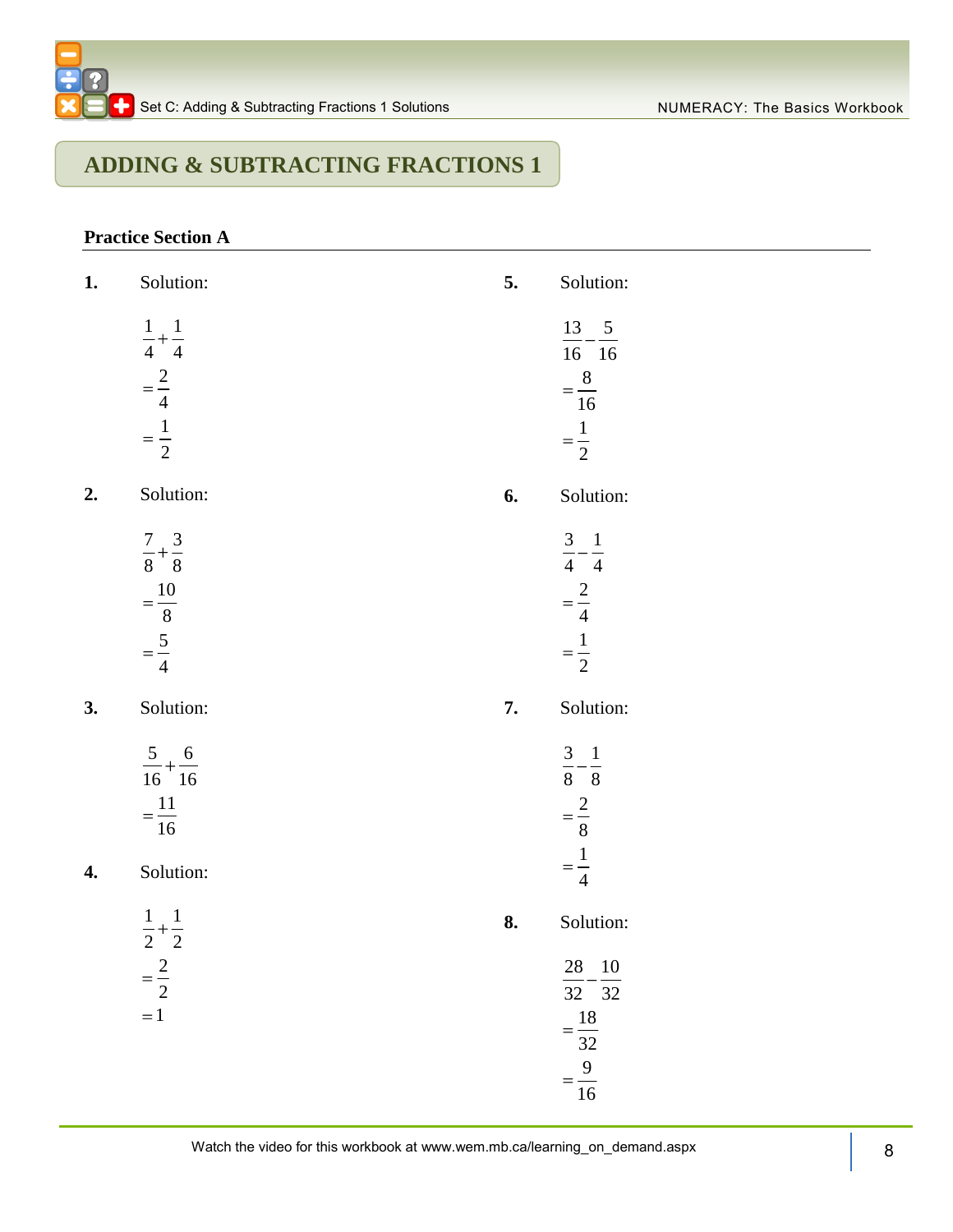Set C: Adding & Subtracting Fractions 1 Solutions

**9.** Solution:

|     | 8<br>8    |
|-----|-----------|
|     | 8         |
| 10. | Solution: |

| 17       |                 |
|----------|-----------------|
| 32       | $\overline{32}$ |
| 20<br>32 |                 |
| 10<br>16 |                 |
| 5<br>Ջ   |                 |

### **Practice Section B**

| 1. | Solution:                                  | 3. | Solution:                                     |
|----|--------------------------------------------|----|-----------------------------------------------|
|    | $\frac{1}{8} + \frac{3}{8} + \frac{5}{8}$  |    | $\frac{1}{4} + \frac{1}{4} + \frac{1}{4}$     |
|    | $=\frac{4}{8}+\frac{5}{8}$                 |    | $=\frac{2}{4}+\frac{1}{4}$                    |
|    | $=\frac{9}{8}$                             |    | $=\frac{3}{4}$                                |
|    |                                            | 4. | Solution:                                     |
| 2. | Solution:                                  |    |                                               |
|    | $rac{5}{16} + \frac{1}{16} + \frac{7}{16}$ |    | $\frac{13}{16} - \frac{5}{16} + \frac{1}{16}$ |
|    |                                            |    | $=\frac{8}{16}+\frac{1}{16}$                  |
|    | $=\frac{6}{16}+\frac{7}{16}$               |    |                                               |
|    |                                            |    | $=\frac{9}{1}$                                |
|    | $\frac{13}{1}$                             |    | 16                                            |
|    | 16                                         |    |                                               |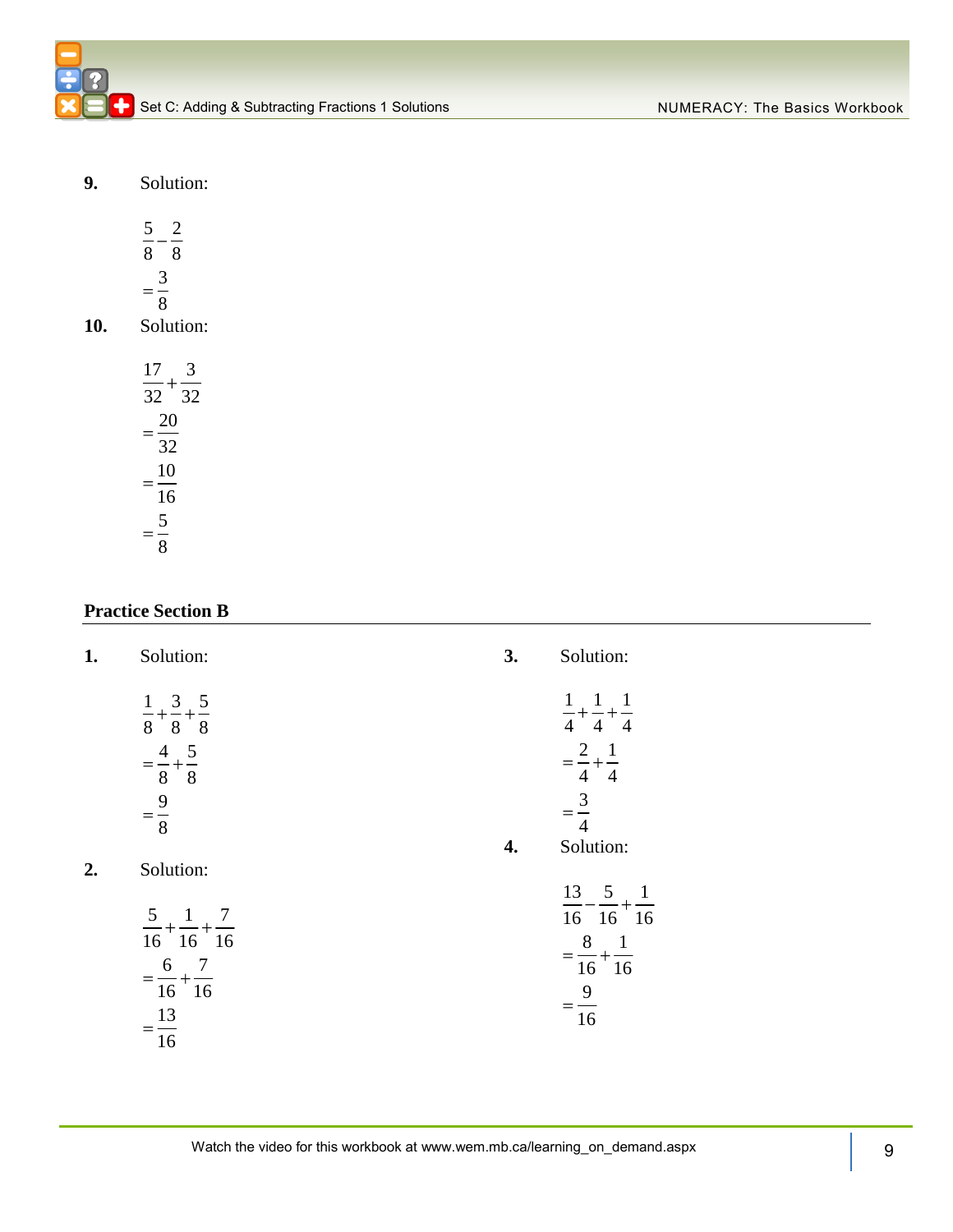**5.** Solution:

| $\mathcal{C}$             |        |   |   |   |
|---------------------------|--------|---|---|---|
| $\overline{\overline{8}}$ |        | 8 |   | 8 |
|                           | 8<br>8 |   | 8 |   |
|                           | 8      |   |   |   |

**6.** Solution:

$$
\frac{7}{16} - \frac{6}{16} + \frac{1}{16}
$$

$$
= \frac{1}{16} + \frac{1}{16}
$$

$$
= \frac{2}{16}
$$

$$
= \frac{1}{8}
$$

**7.** Solution:

**8.** Solution:

$$
\frac{7}{8} - \frac{3}{8} - \frac{1}{8} = \frac{4}{8} - \frac{1}{8} = \frac{3}{8}
$$

**9.** Solution:

$$
\frac{17}{32} + \frac{3}{32} - \frac{12}{32}
$$
  
=  $\frac{20}{32} - \frac{12}{32}$   
=  $\frac{8}{32}$   
=  $\frac{4}{16}$   
=  $\frac{1}{4}$   
Solution:  

$$
\frac{7}{16} - \frac{3}{16} + \frac{1}{16}
$$
  
=  $\frac{4}{16} + \frac{1}{16}$   
=  $\frac{5}{16}$   
Solution:  

$$
\frac{22}{32} - \frac{5}{32} - \frac{7}{32}
$$
  
=  $\frac{17}{32} - \frac{7}{32}$ 

 $10.$ 

 $11.$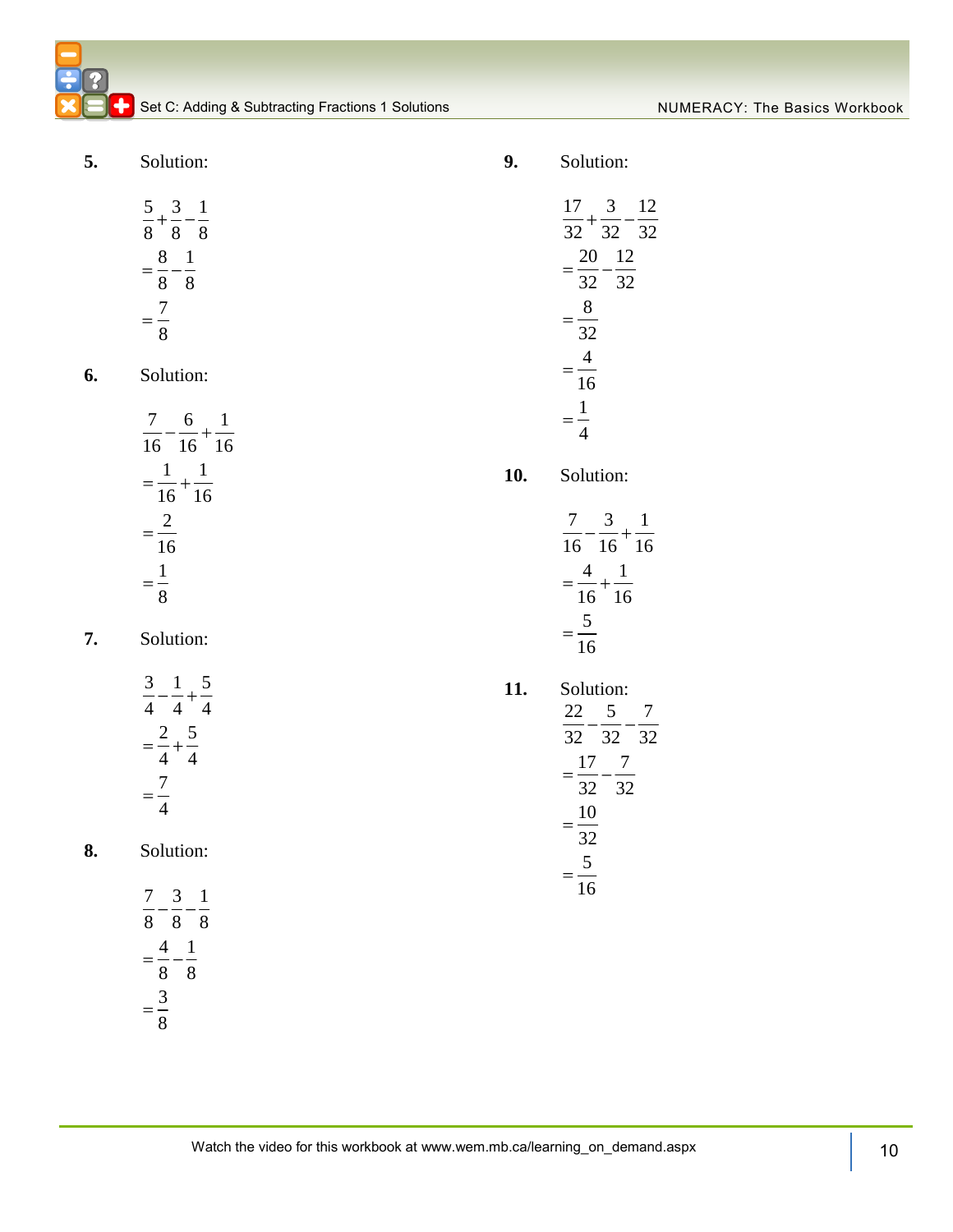**12.** Solution:

$$
\frac{3}{4} - \frac{2}{4} + \frac{1}{4} = \frac{1}{4} + \frac{1}{4} = \frac{2}{4} = \frac{1}{2}
$$

**13.** Solution:

**14.** Solution:

| 11 |               |    |
|----|---------------|----|
|    | $16 \quad 16$ | 16 |
| 12 |               |    |
| 16 | 16            |    |
|    |               |    |
| 1  |               |    |

**15.** Solution:

| 29 |          | 5 |    | 13 |
|----|----------|---|----|----|
|    | 32 32 32 |   |    |    |
|    | 24       |   | 13 |    |
|    | 32 32    |   |    |    |
|    | 11       |   |    |    |
|    | 32.      |   |    |    |

**16.** Solution:

$$
\frac{15}{2} - \frac{5}{2} - \frac{7}{2} + \frac{3}{2}
$$
  
\n
$$
= \frac{10}{2} - \frac{7}{2} + \frac{3}{2}
$$
  
\n
$$
= \frac{3}{2} + \frac{3}{2}
$$
  
\n
$$
= \frac{6}{2}
$$
  
\n
$$
= \frac{3}{1}
$$
  
\nSolution:  
\n
$$
\frac{13}{16} - \left(\frac{5}{16} + \frac{3}{16}\right)
$$
  
\n
$$
= \frac{13}{16} - \frac{8}{16}
$$
  
\nSolution:  
\n
$$
\frac{5}{8} - \left(\frac{3}{8} - \frac{4}{8}\right)
$$
  
\n
$$
= \frac{5}{8} - \left(-\frac{1}{8}\right)
$$
  
\n
$$
= \frac{5}{8} + \frac{1}{8}
$$

**17.** 

**18.** 

Watch the video for this workbook at www.wem.mb.ca/learning\_on\_demand.aspx | 11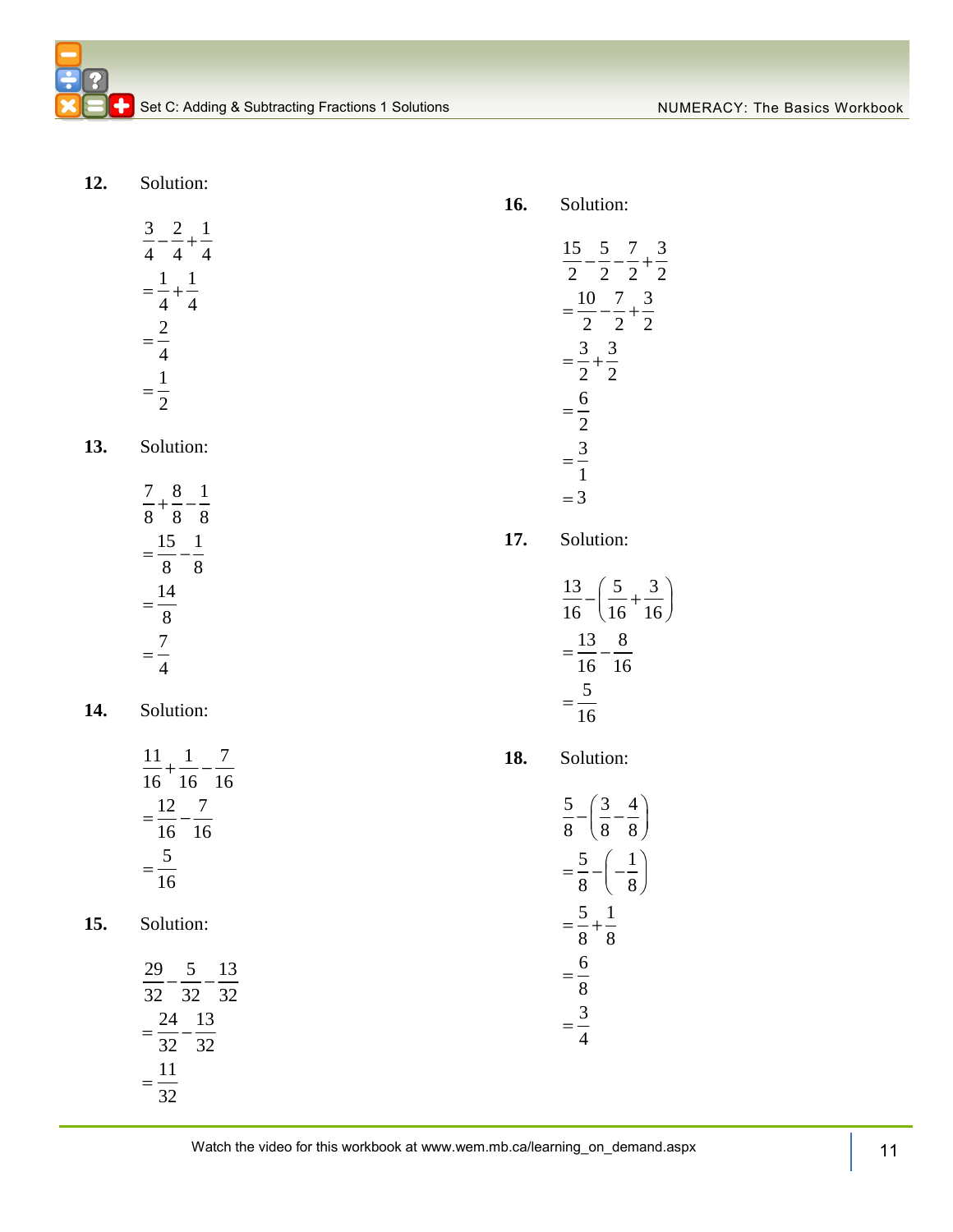### **19.** Solution:

$$
\frac{3}{4} - \left(\frac{1}{4} - \frac{2}{4}\right) + \frac{3}{4}
$$

$$
= \frac{3}{4} - \left(-\frac{1}{4}\right) + \frac{3}{4}
$$

$$
= \frac{3}{4} + \frac{1}{4} + \frac{3}{4}
$$

$$
= \frac{4}{4} + \frac{3}{4}
$$

$$
= \frac{7}{4}
$$

### **20.** Solution:

$$
\frac{7}{8} + \frac{3}{8} - \left(\frac{1}{8} - \frac{5}{8}\right) - \frac{1}{8}
$$

$$
= \frac{7}{8} + \frac{3}{8} - \left(-\frac{4}{8}\right) - \frac{1}{8}
$$

$$
= \frac{7}{8} + \frac{3}{8} + \frac{4}{8} - \frac{1}{8}
$$

$$
= \frac{10}{8} + \frac{4}{8} - \frac{1}{8}
$$

$$
= \frac{14}{8} - \frac{1}{8}
$$

$$
= \frac{13}{8}
$$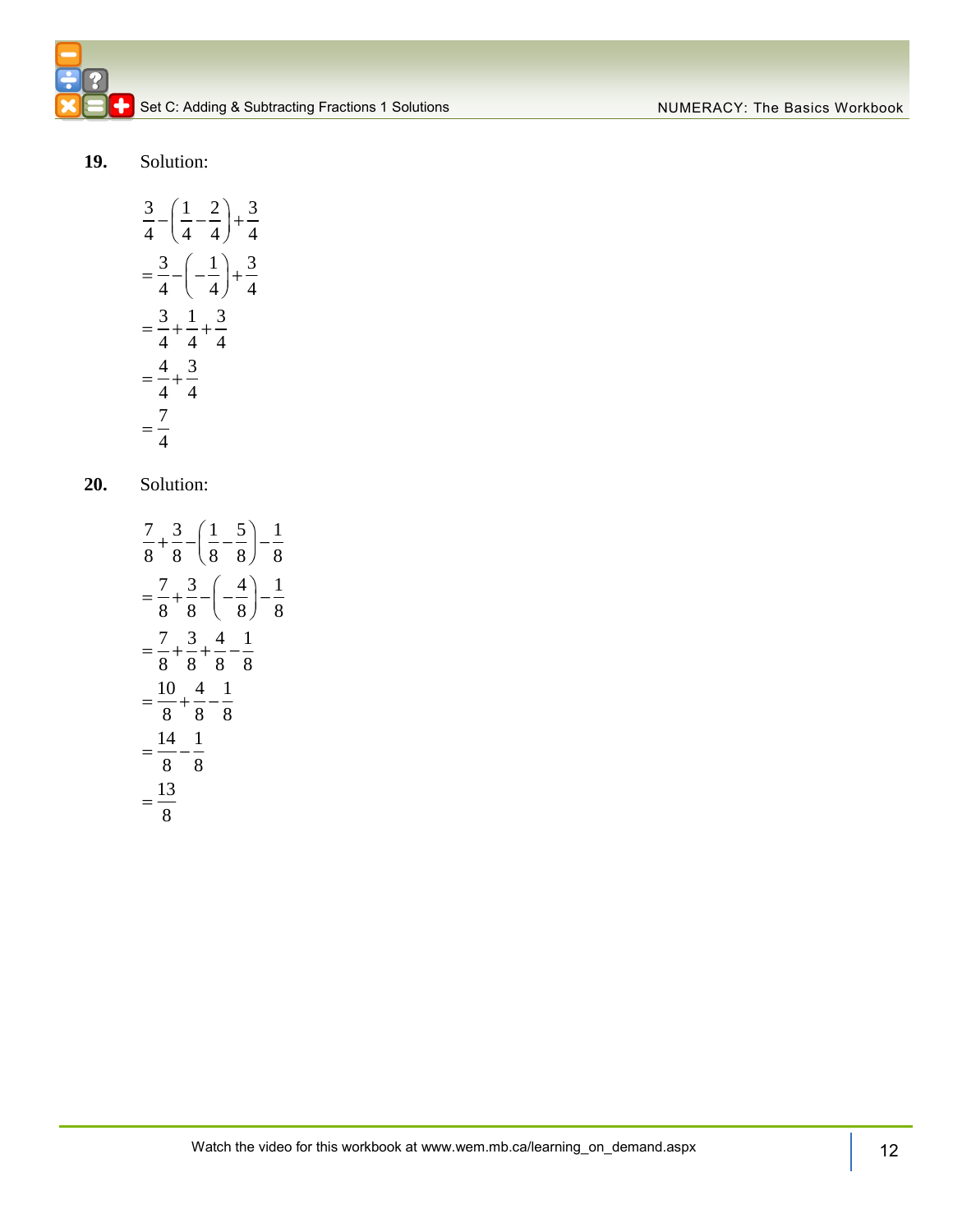### **Practice Section C**

**1.** Solution:

$$
\frac{7}{8} - \frac{1}{8} + \frac{5}{8} - \frac{3}{8}
$$
  
=  $\frac{6}{8} + \frac{5}{8} - \frac{3}{8}$   
=  $\frac{11}{8} - \frac{3}{8}$   
=  $\frac{8}{8}$   
= 1

**2.** Solution:

| $\mathcal{I}$<br>16             | 3<br>16        | $\mathbf 1$<br>16 16 | 5       | 9<br>$\frac{16}{16}$ | 16 |
|---------------------------------|----------------|----------------------|---------|----------------------|----|
| 16                              | 1<br>16        | $\frac{5}{2}$<br>16  | 9<br>16 | 16                   |    |
| 5<br>16                         | 5<br>16        | $\frac{9}{1}$<br>16  | 1<br>16 |                      |    |
| $\theta$                        | $\frac{9}{16}$ | $\frac{1}{16}$       |         |                      |    |
| 10<br>16                        |                |                      |         |                      |    |
| $\frac{5}{1}$<br>$\overline{8}$ |                |                      |         |                      |    |

**3.** Solution:

$$
\frac{22}{32} - \frac{4}{32} - \frac{17}{32} + \frac{15}{32}
$$
  
=  $\frac{18}{32} - \frac{17}{32} + \frac{15}{32}$   
=  $\frac{1}{32} + \frac{15}{32}$   
=  $\frac{16}{32}$   
=  $\frac{1}{2}$ 

### **4.** Solution:

$$
\frac{29}{32} - \left(\frac{13}{32} - \frac{5}{32}\right) - \left(\frac{3}{32} + \frac{3}{32} + \frac{1}{32}\right)
$$
  
=  $\frac{29}{32} - \frac{8}{32} - \left(\frac{3}{32} + \frac{3}{32} + \frac{1}{32}\right)$   
=  $\frac{29}{32} - \frac{8}{32} - \left(\frac{6}{32} + \frac{1}{32}\right)$   
=  $\frac{29}{32} - \frac{8}{32} - \frac{7}{32}$   
=  $\frac{21}{32} - \frac{7}{32}$   
=  $\frac{14}{32}$   
=  $\frac{7}{16}$ 

**5.** Solution:

3. Solution:  
\n
$$
\frac{13}{16} - \left(\frac{5}{16} + \frac{3}{16}\right) - \left(\frac{7}{16} - \frac{3}{16} + \frac{1}{16}\right) - \frac{13}{16} + \left(\frac{15}{16} - \frac{1}{16}\right)
$$
\n
$$
= \frac{13}{16} - \frac{8}{16} - \left(\frac{7}{16} - \frac{3}{16} + \frac{1}{16}\right) - \frac{13}{16} + \left(\frac{15}{16} - \frac{1}{16}\right)
$$
\n
$$
= \frac{13}{16} - \frac{8}{16} - \left(\frac{4}{16} + \frac{1}{16}\right) - \frac{13}{16} + \left(\frac{15}{16} - \frac{1}{16}\right)
$$
\n
$$
= \frac{13}{16} - \frac{8}{16} - \frac{5}{16} - \frac{13}{16} + \frac{14}{16}
$$
\n
$$
= \frac{5}{16} - \frac{5}{16} - \frac{13}{16} + \frac{14}{16}
$$
\n
$$
= 0 - \frac{13}{16} + \frac{14}{16}
$$
\n
$$
= \frac{1}{16}
$$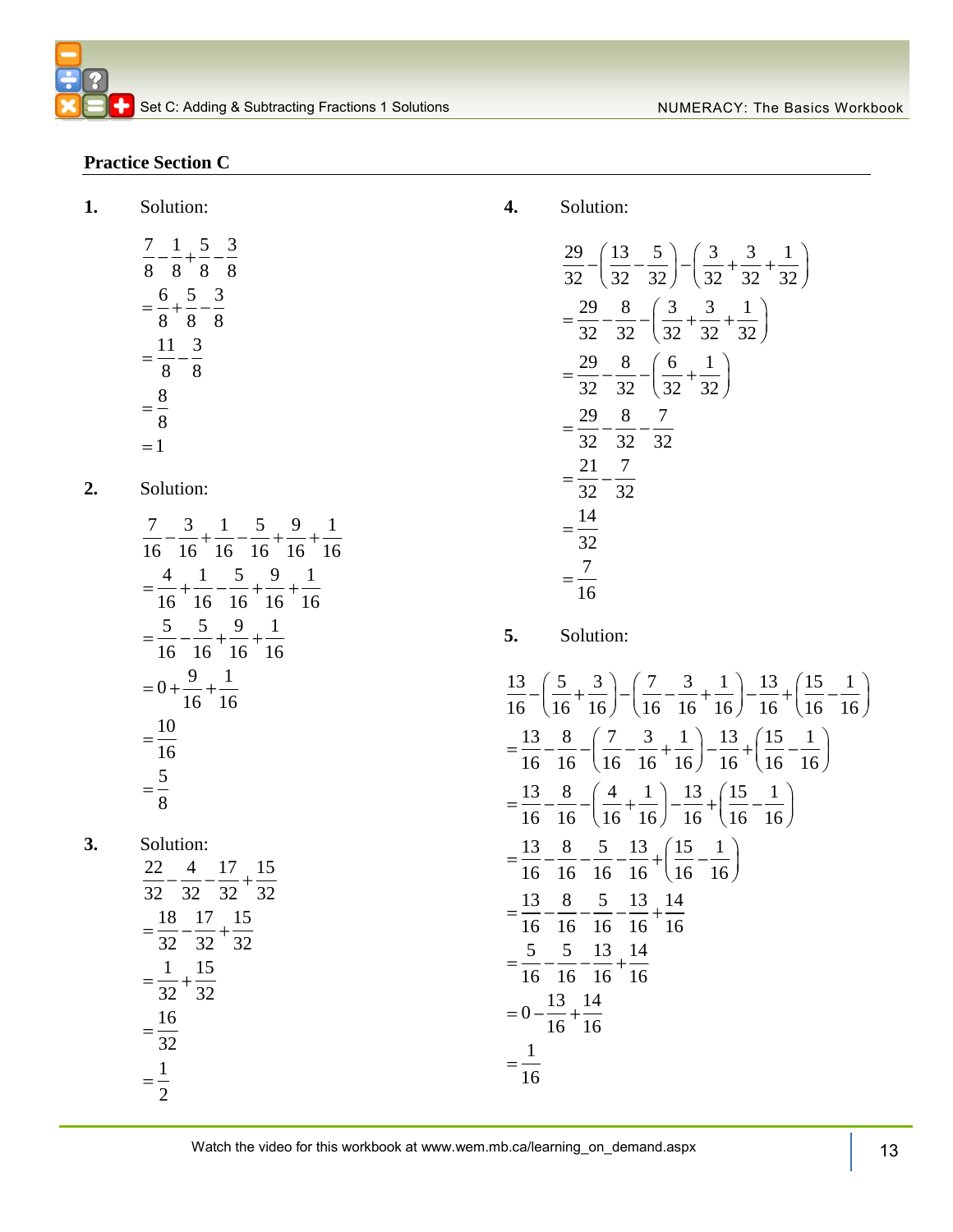### **Practice Section D**

1. Solution:

There is an error in line 3. The double negative  $(--)$  equals  $-(-\frac{12}{2}) = \frac{12}{25}$ 32 12 32 , but it is written as

$$
-\frac{12}{32}
$$

.

The correct solution is:

$$
\frac{22}{32} - \left(\frac{5}{32} - \frac{17}{32}\right) + \frac{15}{32}
$$

$$
= \frac{22}{32} - \left(-\frac{12}{32}\right) + \frac{15}{32}
$$

$$
= \frac{22}{32} + \frac{12}{32} + \frac{15}{32}
$$

$$
= \frac{34}{32} + \frac{15}{32}
$$

$$
= \frac{49}{32}
$$

**2.** Solution:

Jackson is correct. Although it is true that some fractions have a smaller numerator than denominator (for example  $\frac{5}{3}$ ,  $\frac{3}{4}$  and  $\frac{1}{4}$  $8' 4 - 2$ ), there are some fractions that have an equal numerator and denominator (for example  $\frac{2}{5}$ ,  $\frac{4}{5}$  and  $\frac{16}{5}$  $2'$  4  $16$ ). Some fractions that have a numerator that is larger than the denominator, like  $\frac{11}{2}$ ,  $\frac{22}{14}$  and  $\frac{34}{24}$  $8'16 \frac{m}{32}$ , are called improper fractions. It may be more common to represent  $\frac{11}{2}$ 8 , an improper fraction, as  $1\frac{3}{5}$ 8 , a mixed fraction.